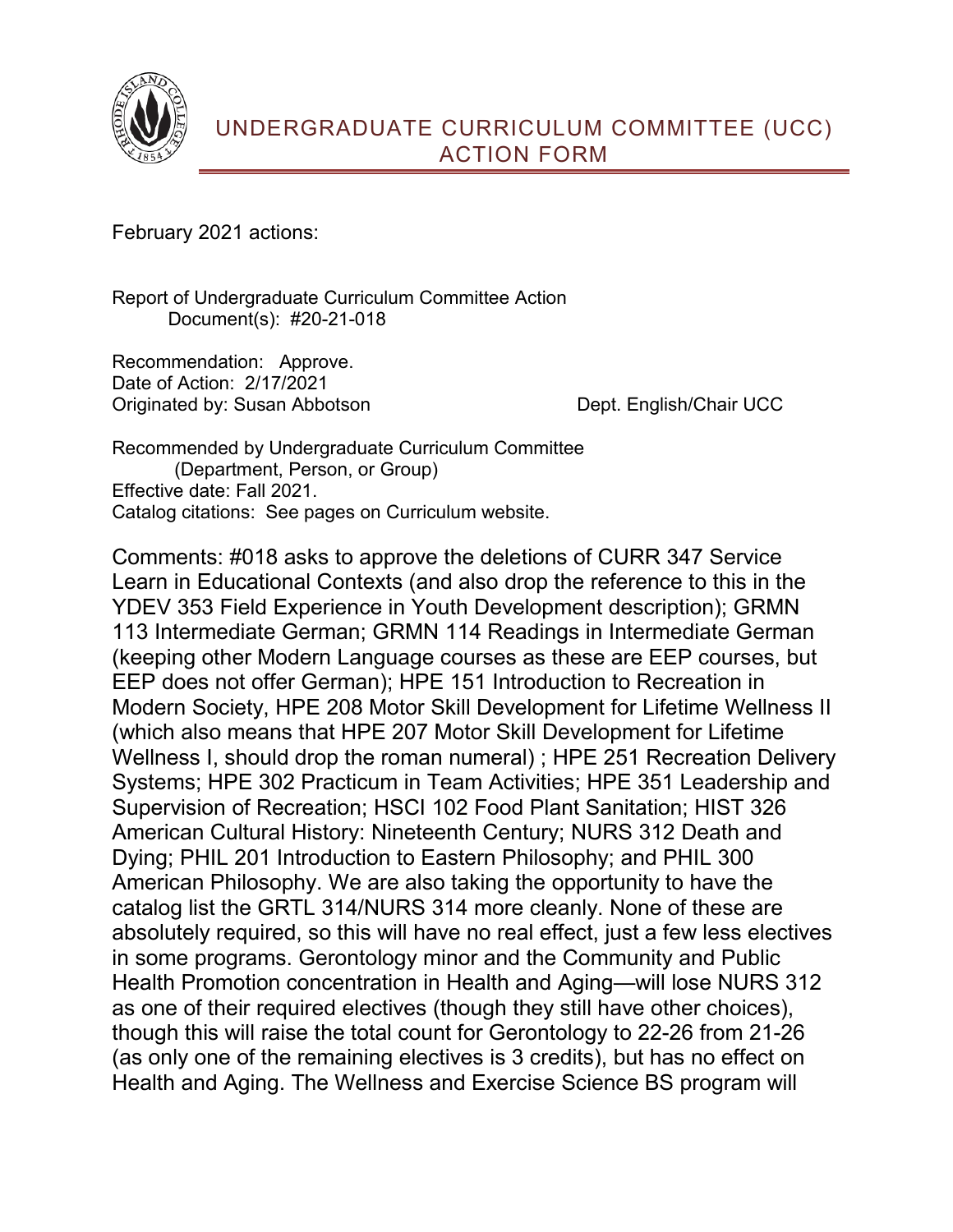lose one elective but has no affect on the total count. PHIL 201 and 300 will need to be deleted as electives from the Philosophy Minor in the History of Philsophical Thought, again, this will not affect total counts.

APPROVALS Chair, Undergraduate Curriculum Committee: Susan Abbotson

Date: 2/17/2021

Report of Undergraduate Curriculum Committee Action Document(s): #20-21-019

Recommendation: Approve. Date of Action: 2/17/2021 Originated by: Leslie Sevey Dept. ELED/Director ECED

Recommended by Undergraduate Curriculum Committee (Department, Person, or Group) Effective date: Fall 2021. Catalog citations: See pages on Curriculum website.

Comments: #019 asks to approve the updating of the prerequisites of ECED 479 - Best Practices in Community Settings so it will be accessible to both the Community Programs and Birth to 3 ECED concentrations as it is not required by both. We approved the use of this course for both concentrations last Dec. but missed the fact that the prerequisites were tailored only for those in Birth-3 concentration whoch would have prevented Community Settings from enrolling.

APPROVALS Chair, Undergraduate Curriculum Committee: Susan Abbotson

Date: 2/17/2021

Report of Undergraduate Curriculum Committee Action Document(s): #20-21-021

Recommendation: Approve.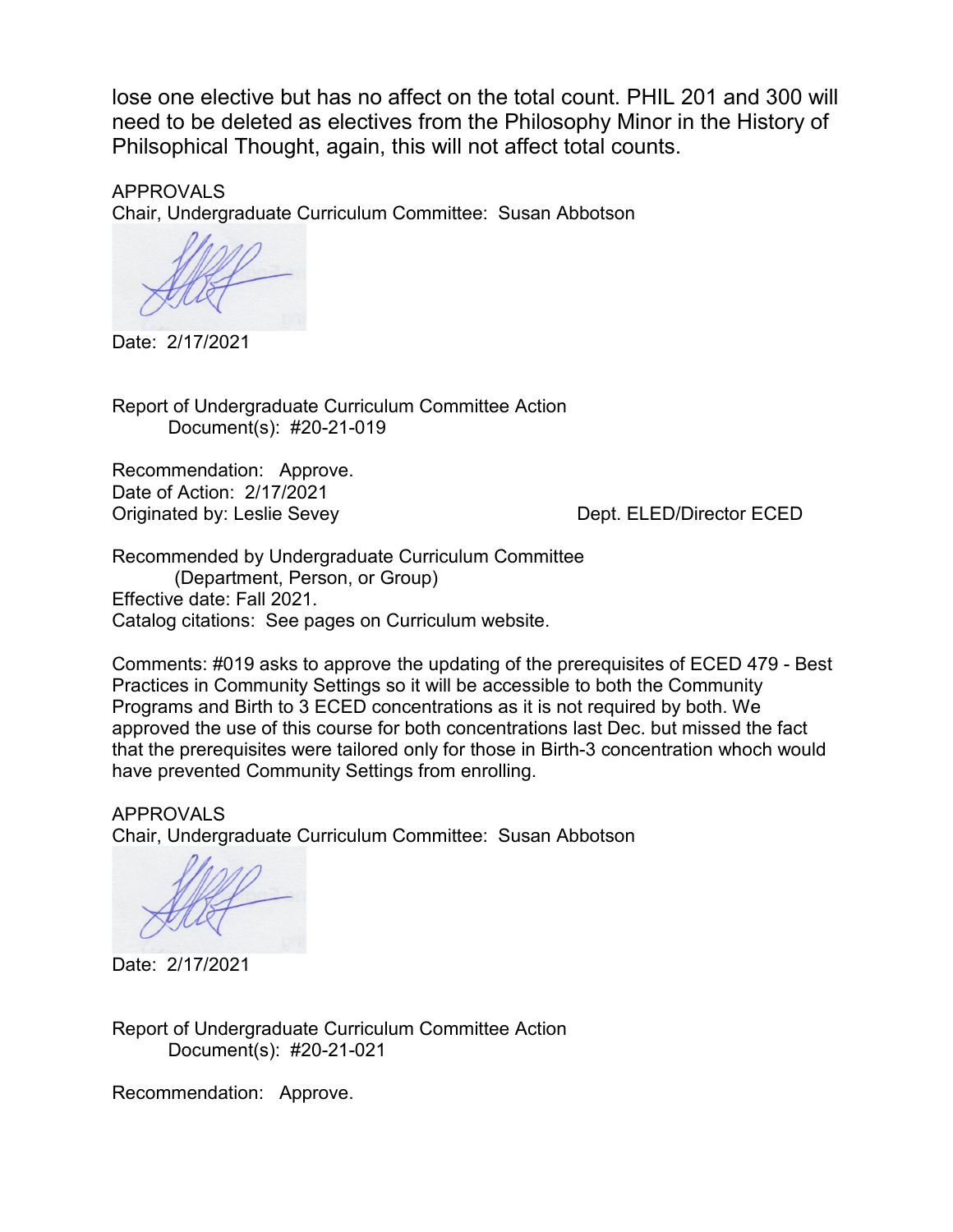Date of Action: 2/17/2021 Originated by: Michael Michaud Dept. English

Recommended by Undergraduate Curriculum Committee (Department, Person, or Group) Effective date: Fall 2021. Catalog citations: See pages on Curriculum website.

Comments: #021 asks to approve the creation of ENGL 233 Writing for the Health Professions, for use in several HSCI programs (see below) and the English Professional Writing concentrations (major and minor). Given the slow-down, and lack of good advertising, the English Department's Professional Writing major and minor (the minor has been on the books a while, but the major was only added last year), which should be an attractive option for students given its practical applications, is struggling, and by adding this ENGL 233 course as one of the writing electives for both programs, it may be able to run more easily than the ENGL 231 and 232 options in those programs, both of which have had to be cancelled due to low enrollment in the last couple of years. So ENGL can use the 4 FLH from a course that has difficulty running to one that has more certainty, and potentially satisfy students in at least 3 different programs.

## APPROVALS

Chair, Undergraduate Curriculum Committee: Susan Abbotson

Date: 2/17/2021

Report of Undergraduate Curriculum Committee Action Document(s): #20-22-021

Recommendation: Approve. Date of Action: 2/17/2021 Originated by: Eric Hall **Dept. Biology/Director HSCI** 

Recommended by Undergraduate Curriculum Committee (Department, Person, or Group) Effective date: Fall 2021. Catalog citations: See pages on Curriculum website.

Comments: #022 asks to approve revisions to Health Science BS, to add ENGL 233 to its list of required electives (no affect on the total); Health Science concentration in Medical Laboratory Sciences--switch the 4 credit CSCI 102 for the recently deleted CSCI 101; add ENGL 233 [to give this program a needed WID course] and delete MATH 209, PSCY 110, and SOC 200 requirements to offset credits and reduce this large program to a more managabke 88 credits (from 95—12 double count as GenEd);